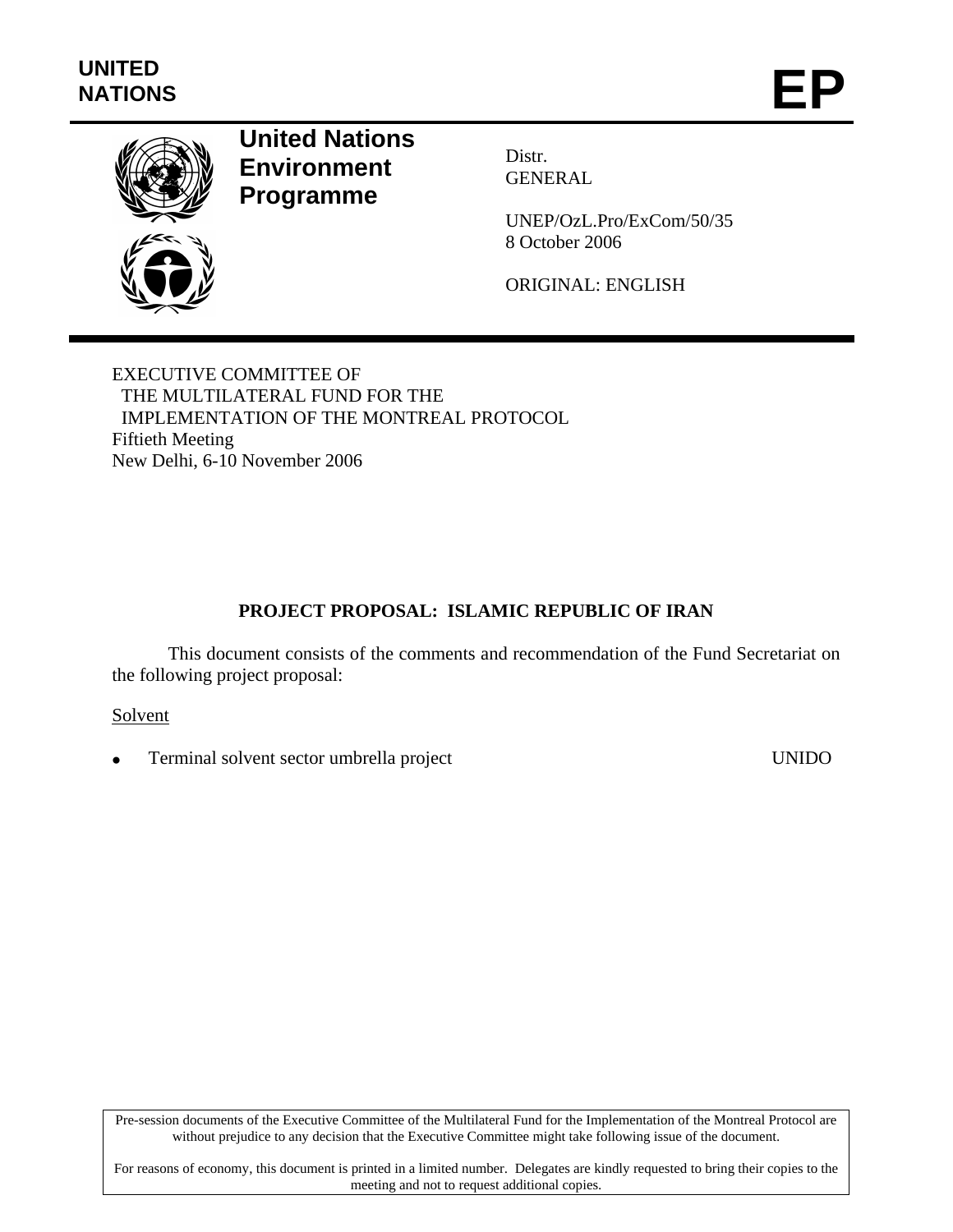#### **PROJECT EVALUATION SHEET – NON-MULTI-YEAR PROJECTS ISLAMIC REPUBLIC OF IRAN**

#### **PROJECT TITLES BILATERAL/IMPLEMENTING AGENCY**

Terminal solvent sector umbrella project UNIDO

#### **NATIONAL CO-ORDINATING AGENCY** National Ozone Unit (NOU)

#### **LATEST REPORTED CONSUMPTION DATA FOR ODS ADDRESSED IN PROJECT A: ARTICLE-7 DATA (ODP TONNES, 200**5, **AS OF SEPTEMBER 2006**

| <b>CTC</b> | 1 <sub>2</sub><br>67<br>$13.0 +$ |  |
|------------|----------------------------------|--|
| TC<br>ICA  | 20<br>4.4.                       |  |

| <b>COUNTRY PROGRAMME SECTORAL DATA (ODP TONNES, 2005, AS OF SEPTEMBER 2006)</b><br>B: |                          |                     |                     |                      |  |  |  |
|---------------------------------------------------------------------------------------|--------------------------|---------------------|---------------------|----------------------|--|--|--|
| <b>ODS</b> Name                                                                       | Sub-sector/quantity      | Sub-sector/quantity | Sub-sector/quantity | Sub-sector/quantity. |  |  |  |
| <b>CTC</b>                                                                            | Cleaning solvent $/ 11$  |                     |                     |                      |  |  |  |
| TCA                                                                                   | Cleaning solvent $/4.16$ |                     |                     |                      |  |  |  |
|                                                                                       |                          |                     |                     |                      |  |  |  |

**CFC consumption remaining eligible for funding (ODP tonnes)** 

| <b>CURRENT YEAR BUSINESS</b> |     | Funding US \$ million | Phase-out ODP tonnes |
|------------------------------|-----|-----------------------|----------------------|
| <b>PLAN ALLOCATIONS</b>      |     | CTC / 860.000         | CTC / 77.            |
|                              | (a, | TCA / 215,000         | TCA / 8.             |

| <b>PROJECT TITLE:</b>                               | (a)            |
|-----------------------------------------------------|----------------|
| ODS use at enterprise (ODP tonnes):                 | CTC / 44.07    |
|                                                     | TCA/8.63       |
| ODS to be phased out (ODP tonnes):                  |                |
| ODS to be phased in (ODP tonnes):                   |                |
| <b>Project duration (months):</b>                   | 15             |
| Initial amount requested (US \$):                   |                |
| Final project cost:                                 |                |
| Incremental Capital Cost (US \$)                    | 936,212        |
| Contingency (10%) (US \$)                           | 83,621         |
| Incremental Operating Cost (US \$)                  | $-163,355$     |
| Total Project Cost (US \$)                          | 856,478        |
| Local ownership $(\%):$                             | 100%           |
| Export component (%):                               | $\langle 10\%$ |
| Requested grant (US \$):                            | 856,478        |
| Cost-effectiveness (US \$/kg) for CTC:              | 13.58          |
| Cost-effectiveness (US \$/kg) for TCA:              | 29.9           |
| Implementing agency support cost (US \$):           | 64,236         |
| Total cost of project to Multilateral Fund (US \$): | 920,714        |
| Status of counterpart funding (Y/N):                | Y              |
| Project monitoring milestones included (Y/N):       | Y              |

| <b>SECRETARIAT'S RECOMMENDATION</b> | Blanket approval |
|-------------------------------------|------------------|
|                                     |                  |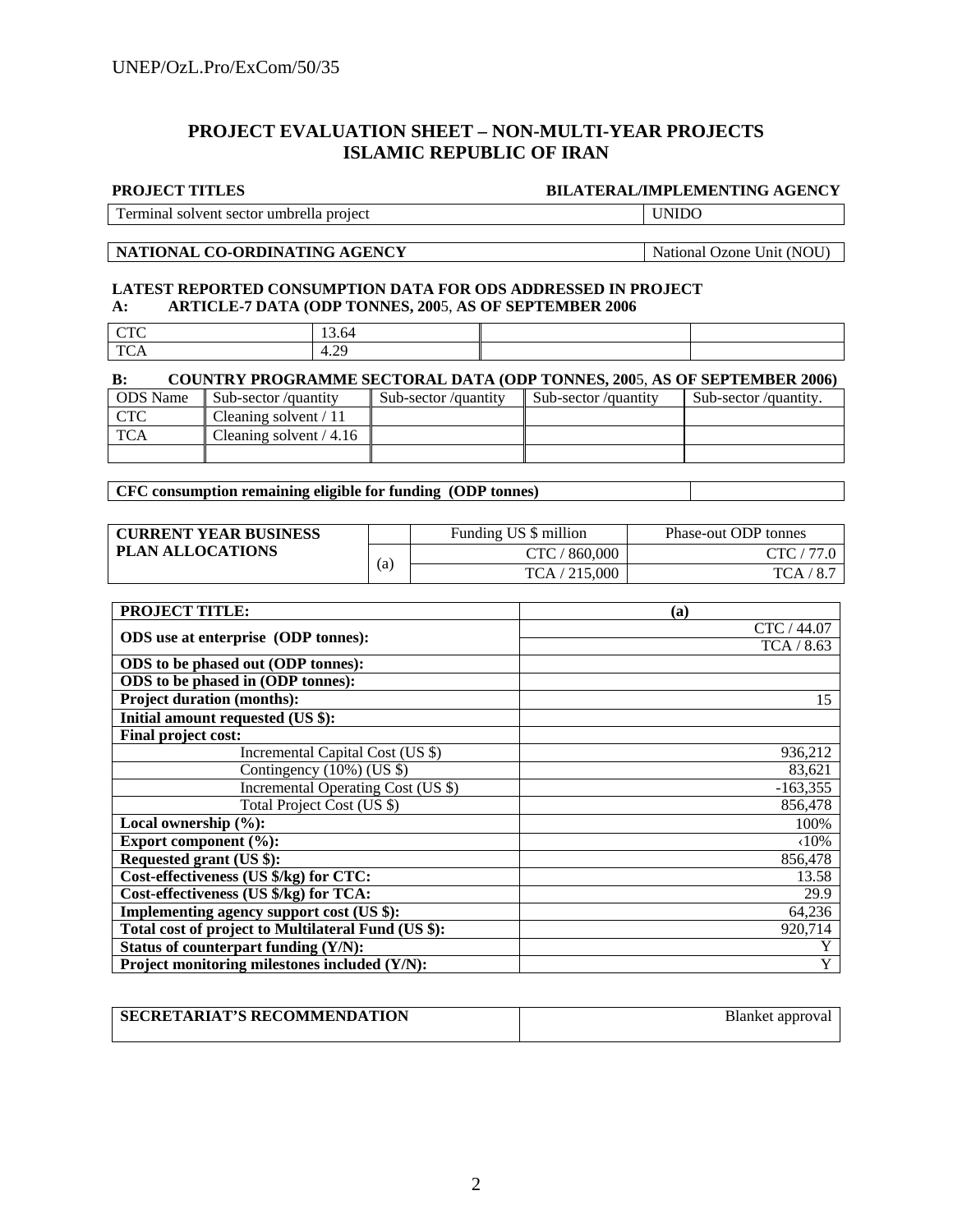# **PROJECT DESCRIPTION**

1. On behalf of the Government of the Islamic Republic of Iran, UNIDO has submitted to the 50th Meeting a terminal umbrella project to phase out the use of CTC and TCA in the solvent sector. The amount being requested is US \$856,478 plus support costs of US\$64,236 for UNIDO. The objective of the project is to achieve complete phase-out of CTC and TCA by 31 December 2007.

#### **ODS consumption in the solvent sector**

2. A survey conducted by UNIDO in 2003 with Fund resources identified apparent CTC consumption at that time of 1,413 ODP tonnes of CTC and 256 ODP tonnes of TCA. In connection with a request to revise its CTC and TCA baselines, Iran was asked by the Implementation Committee to validate these consumption figures but was not at that stage in a position to do so. The request for revisions to baselines was subsequently withdrawn and Iran has decided to complete its solvent sector phase-out on the basis of the consumption more recently confirmed by UNIDO as indicated below.

3. UNIDO has advised that a very substantial reduction in ODS consumption in the solvent sector has already taken place in Iran. In July 2006, UNIDO visited the remaining major ODS users as identified by a local consultant and prepared project documents for those deemed eligible. The resulting six project documents form the substantive part of this overall umbrella project together with activities to address small and medium-sized enterprises (SMEs). The average consumption in the six enterprises, plus SMEs, for the last three years (on which basis the projects were prepared) amounts to 44.07 ODP tonnes of CTC and 8.63 ODP tonnes of TCA. The consumption for 2005 only totalled 11.0 ODP tonnes of CTC and 4.29 ODP tonnes of TCA.

4. Under Article 7 of the Protocol, Iran has reported a 2005 CTC consumption of 13.64 ODP tonnes. Iran thus appears not to have met the 2005 control limit for CTC, which for Iran is 11.55 ODP tonnes. Iran has been invited to clarify its position to the Implementation Committee at its forthcoming meeting from 25 to 27 October 2005. Article 7 data for TCA consumption in 2005 (4.29 ODP tonnes) is consistent with 30 per cent reduction limit of 6.09 ODP tonnes. Since the project will result in the phase-out of the remaining CTC and TCA consumption, and is planned for completion by the end of 2007, it will facilitate Iran's compliance with the Protocol's CTC control requirements.

# **The project**

5. The proposed incremental costs of the project, including investment costs, a technical support component to address remaining consumption in SMEs and a policy and management support component are indicated in a summary table reproduced below: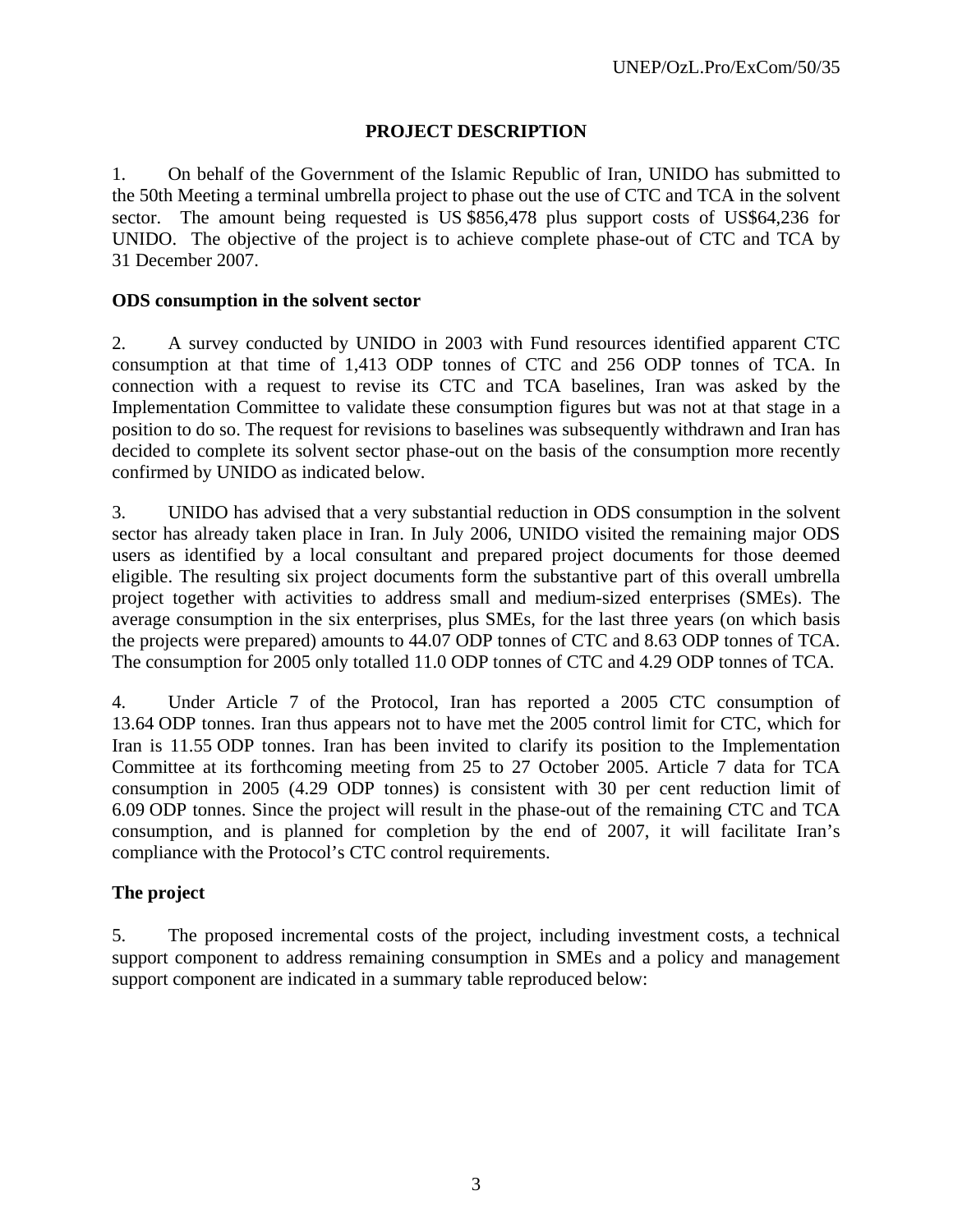#### **Table 1 – Summary**

| Activity                                | Cost (USS) |
|-----------------------------------------|------------|
| Investment component                    | 919.833    |
| Policy and management support component | 40,000     |
| Technical support component             | 60,000     |
| <b>Total</b>                            | 1,019,833  |

6. The technical support component for the SMEs will take the form of two technical training workshops in the two main centres of industrial activity in the north and south of the country. Each workshop will have 75 participants. The workshops will be conducted in coordination with local technical institutions, industry associations and dealers and distributors.

7. The policy and management support component will consist of a dedicated management team under a co-ordinator from the National Ozone Unit (NOU). The activities to be undertaken are as follows:

- (a) Management and co-ordination of the implementation with the various Government policy actions pertaining to the sub-sector;
- (b) Establishment of a policy development and enforcement program covering various legislative, regulatory, incentive, disincentive and punitive actions to enable the Government to acquire and exercise the required mandates in order to ensure compliance by the industry with the phase-out obligations;
- (c) Development and implementation of training, awareness and capacity-building activities for key government departments, legislators, decision-makers and other institutional stakeholders, to ensure a high-level commitment to the terminal solvent sector umbrella project objectives and obligations;
- (d) Preparation of the implementation plan including determining the sequence of enterprise participation in the planned projects;
- (e) Verification and certification of CTC phase-out in completed projects within the terminal solvent sector umbrella project through plant visits and performance auditing;
- (f) Establishment and operation of a reporting system on the use of substitutes by enterprises;

8. The breakdown of investment costs for each of the six enterprises and the enterprise consumption appear in tables 2 and 3 respectively below: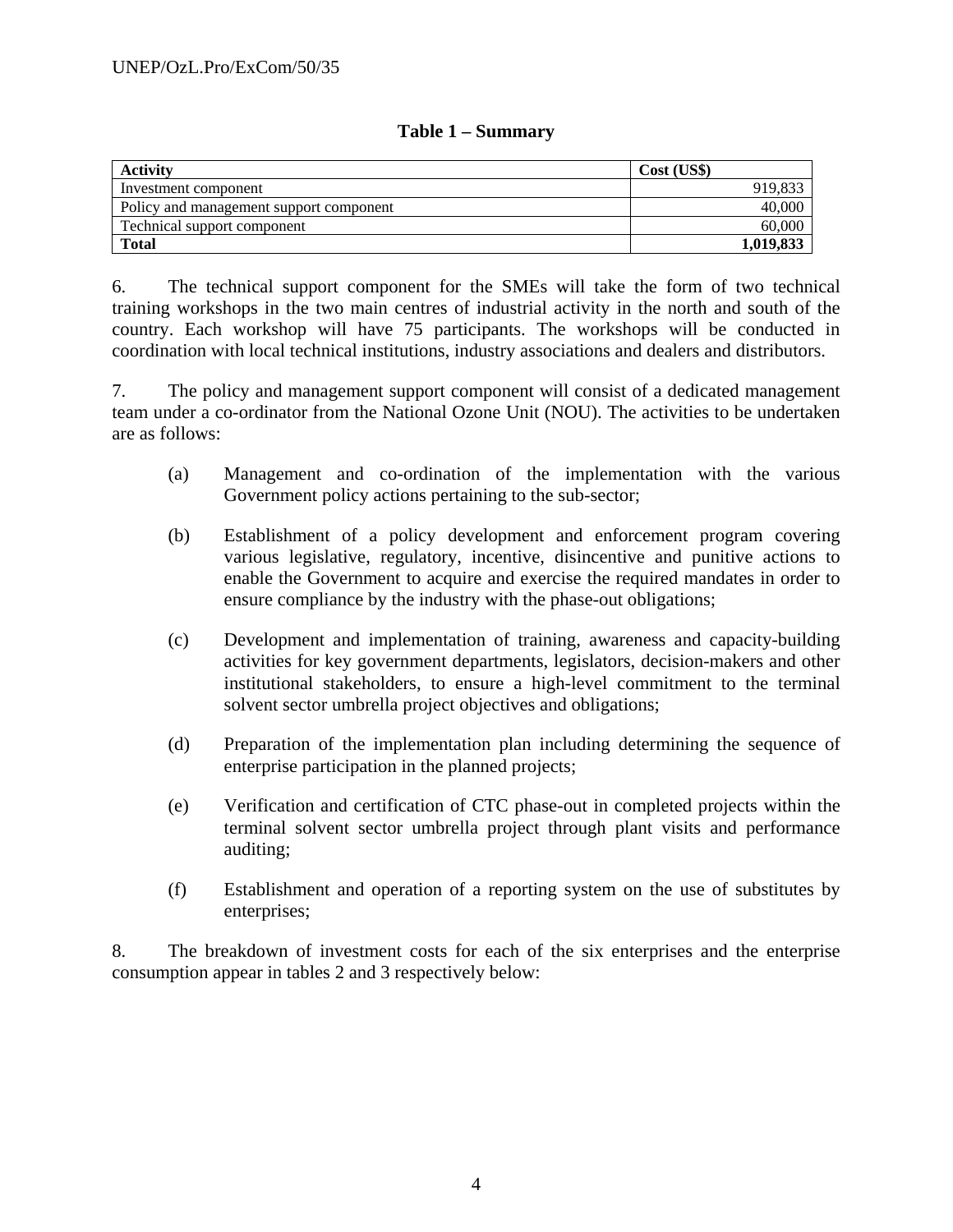| <b>Enterprise</b> | <b>ODS</b> | <b>Investment</b><br>Cost (US \$) | Contingency<br>(US \$) | <b>Operating</b><br><b>Cost/Savings</b><br><b>Four Years</b><br>(US \$) | <b>Beneficiary</b><br><b>Contribution</b><br>(US \$) | Grant (US \$) |
|-------------------|------------|-----------------------------------|------------------------|-------------------------------------------------------------------------|------------------------------------------------------|---------------|
| Iran Essence      | <b>TCA</b> | 354,167                           | 26,772                 | $-65,972$                                                               | $-86,450$                                            | 228,517       |
| Iran Regulator    | <b>CTC</b> | 89,600                            | 8.960                  | 2,054                                                                   |                                                      | 100,614       |
| Amen Sanat        | <b>CTC</b> | 211,300                           | 21,130                 | $-19,435$                                                               |                                                      | 212,995       |
| Ghoflkar          | <b>CTC</b> | 89,600                            | 8.960                  | 12.420                                                                  |                                                      | 110,980       |
| Pars Electric     | <b>TCA</b> | 96,475                            | 9,648                  | $-56,900$                                                               |                                                      | 49,223        |
| Pourangan         | <b>CTC</b> | 192,680                           | 19,268                 | $-35.522$                                                               | $-55,426$                                            | 121,000       |
| <b>Total</b>      |            | 1,033,822                         | 94,738                 | $-163,355$                                                              | $-141,876$                                           | 823,329       |

#### **Table 2 – Investment costs**

# **Table 3 – Consumption of CTC and TCA, 2003-2005**

| <b>Enterprise</b>                | <b>Substance</b> | 2003 ODP Tonnes | 2004 ODP Tonnes | 2005 ODP Tonnes |
|----------------------------------|------------------|-----------------|-----------------|-----------------|
| Iran Regulator                   | <b>CTC</b>       | 7.4             | 8.6             | 1.03            |
| Amen Sanat                       | <b>CTC</b>       | 17.93           | 15.07           | 2.95            |
| Ghoflkar                         | <b>CTC</b>       | 6.93            | 4.95            | 0.99            |
| Pourangan                        | <b>CTC</b>       | 6.93            | 6.60            | 1.98            |
| SMEs and other users             | <b>CTC</b>       | 23.71           | 23.08           | 4.05            |
| <b>Total CTC</b>                 |                  | 62.90           | 58.30           | 11.00           |
|                                  |                  |                 |                 |                 |
| Iran Essence                     | <b>TCA</b>       | 8.6             | 8.7             | 2.0             |
| Pars Electric                    | <b>TCA</b>       | 2.2             | 1.8             | 2.0             |
| SME <sub>s</sub> and other users | <b>TCA</b>       | 0.1             | 0.2             | 0.29            |
| <b>Total TCA</b>                 |                  | 10.9            | 10.7            | 4.29            |
|                                  |                  |                 |                 |                 |
| <b>Total CTC and TCA</b>         |                  | 73.80           | 69.0            | 15.29           |

9. Three of the enterprises will phase out through conversion to the use of perchoroethylene (PER) which is not an ODS, and two of the three through retrofit of existing machinery. The cleaning processes and machinery used are standard in the metal cleaning industry. The two retrofits will incur small incremental operating costs which have been added to the proposed grant on the basis of net present value (NPV) for four years, the established requirement for the solvent sector. The enterprise that receives new equipment will realise incremental operating savings which have been deducted from the proposed grant, also in the form of the NPV for four years.

10. The other three enterprises will move to aqueous technologies. Two of these enterprises, Iran Essence Industries and Pourangan Company have unusual requirements. The first for cleaning equipment used in the production of food flavouring and colouring and fragrances, the second for cleaning woollen yarn used in the production of carpets. Cleaning equipment of a specific design to meet these individual requirements has been identified. The net investment costs, after taking account of incremental operating savings, are included in table 5 above.

11. The cost effectiveness of the CTC components of the project is US \$13.58 per kg. The cost effectiveness of the TCA components is US \$29.9 per kg. Implementation of the investment sub-projects is planned to be completed in 2007 after which CTC and TCA consumption will be zero.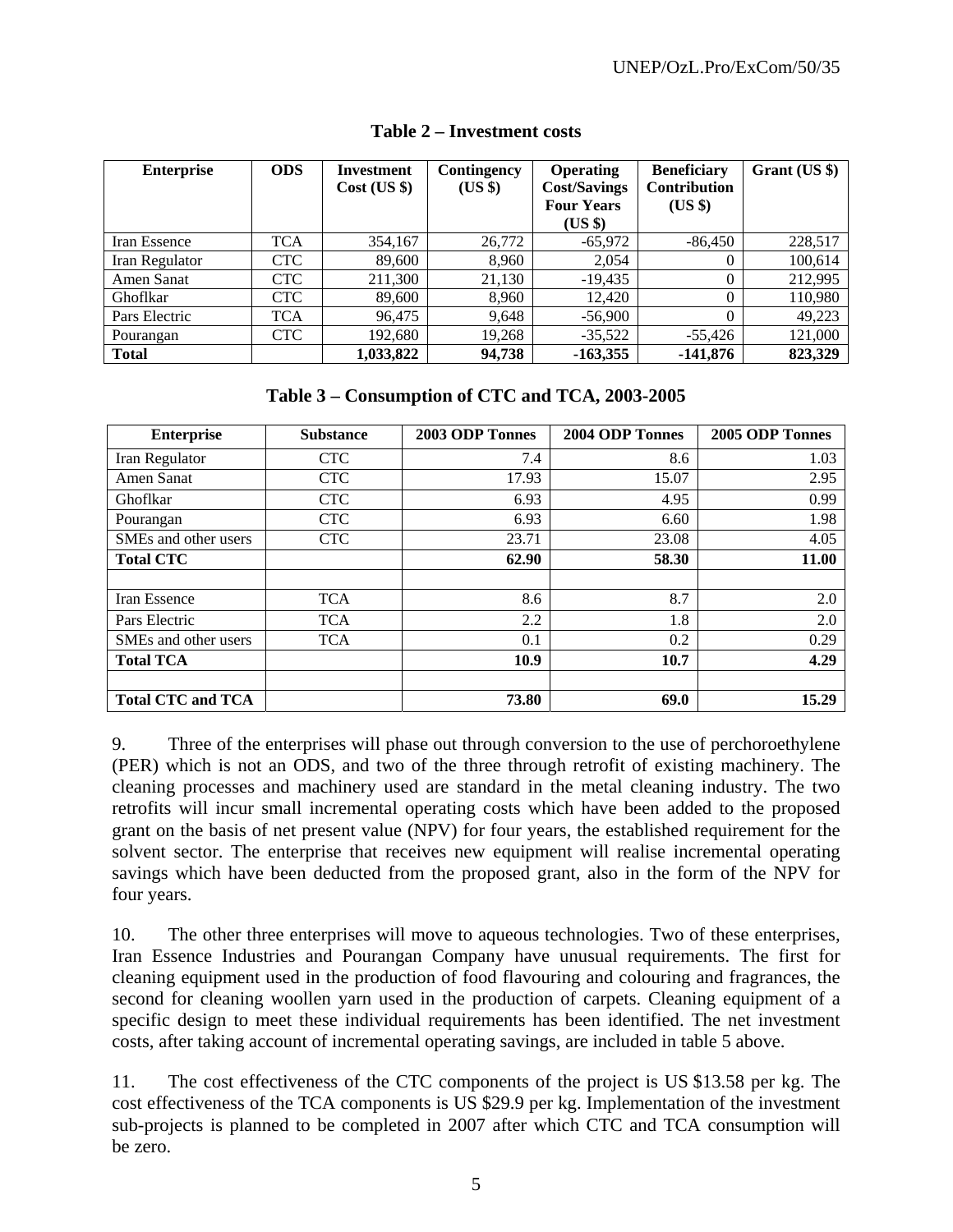#### **SECRETARIAT'S COMMENTS AND RECOMMENDATION**

#### **COMMENTS**

12. The Secretariat discussed with UNIDO the overall level of consumption of ODS solvents in Iran in view of Iran's recent decision to withdraw a request to the Parties for revision of its baseline consumption of CTC and TCA. UNIDO indicated in the project document that it was apparent that a very substantial reduction in ODS consumption had already occurred, with many users converting to alternative technologies at their own cost. Therefore, in view of the uncertainties surrounding the results of the 2003 survey, which could be neither verified nor disproved, the Government of Iran has chosen to retain the declared baseline of 1998-2000 and to apply for funding to cover the phase-out of remaining eligible quantities. UNIDO had confirmed that the current proposal represented the final assistance that would be sought from the Fund to complete the phase-out of CTC and TCA in the solvent sector. In this regard, it was indicated in the project document that Iran had established quotas for the import of CTC and TCA effective from 21 March 2006. The Secretariat reviewed the project on this basis.

13. The main emphasis of the review was to establish and achieve agreement with UNIDO on the eligible incremental costs of the six sub-projects. No issues arose from the proposal for technical assistance for SMEs or from the component for management and monitoring which comprises only around four per cent of the total project cost.

14. In relation to the four sub-projects that utilised standard metal cleaning equipment, namely Iran Regulator, Pars Electric, Amen Sanat and Ghoflkar, the Secretariat questioned a number of technical aspects such as the request for funding for material compatibility and technical documentation, the need for ultrasonics in a vapour phase degreaser, and engineering installation costs for retrofitted degreasers. In each case the issues were resolved and the incremental costs were adjusted accordingly.

15. In relation to the sub-project for Iran Essence Industries, the Secretariat questioned the basis for requesting a total of US \$172,000 for development of alternative food flavouring and colouring formulations. UNIDO clarified that re-formulation of the products was an integral part of the phase-out strategy for the enterprise to eliminate the resinous residues that were previously removed with TCA. The residues from the reformulate products could be removed by aqueous cleaning in conjunction with iso-propyl alcohol. The re-formulation costs were based on a quotation received from specialist firms in the United Kingdom and Italy. Noting that the beneficiary would be called on to provide a contribution to the cost of the project in view of the limits imposed by the cost effectiveness threshold (US \$38/kg for TCA projects) it was agreed that the beneficiary would contribute to the re-formulation costs of the food flavourings amounting to US \$104,310. Installation and commissioning costs were also adjusted after more detailed discussions. There are annual incremental operating savings of US \$20,812. Final incremental costs for this sub-project were agreed at US \$208,871, representing a costeffectiveness of US \$34.81/kg. In this regard it should be noted that since the ODP of TCA is 0.1, this cost effectiveness represents funding of only US \$3.481 per metric kilogramme of TCA consumed.